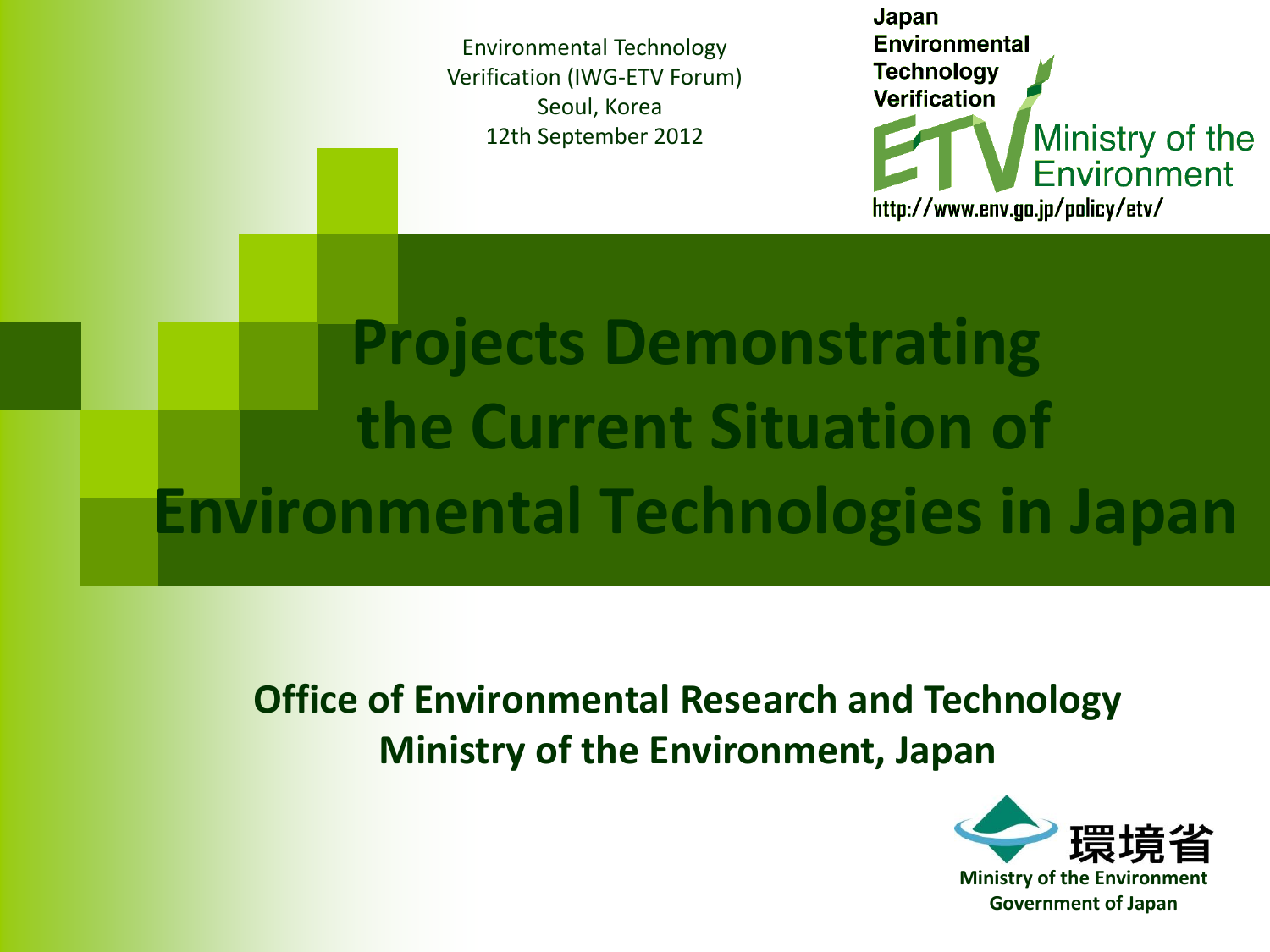# *Outline*

- **I. Overview of Japan ETV Program**
- **II. Report of Program in FY2010 and FY2011**
- **III. Current Issues Japan ETV faces**
- *IV.* **Measures for tackling current issues**
- **V. New Target Technologies field and way forward**

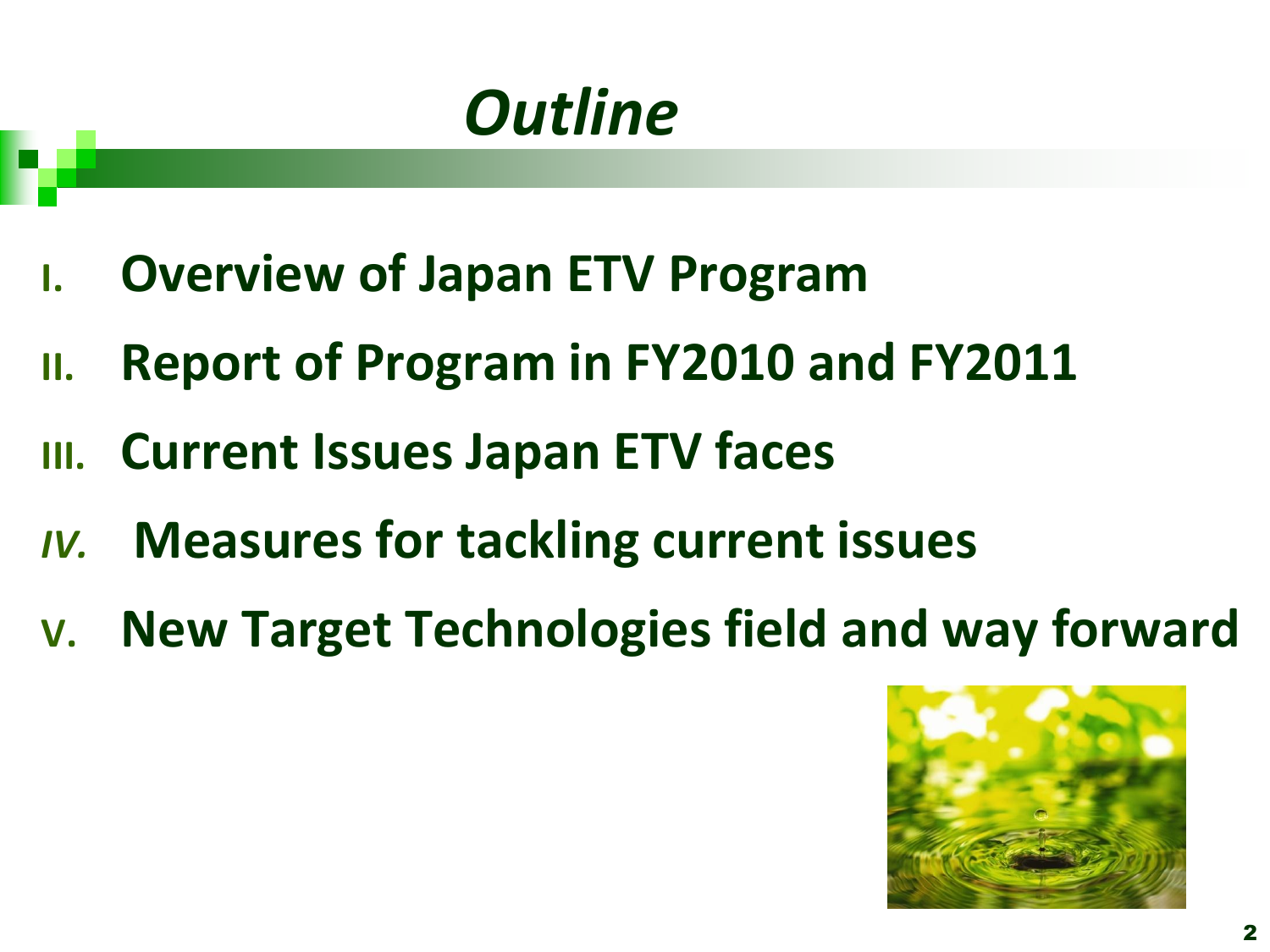# *Overview of Japan ETV Program*

- In FY2003, the Ministry of the Environment (MOE) implemented the Pilot Project.
- The Pilot Project shifted into the Full-scale Project in FY2008.
- Performance of environmental technologies are verified by third parties.
- The Logo and Verification Number are issued to the verified technologies. Japan

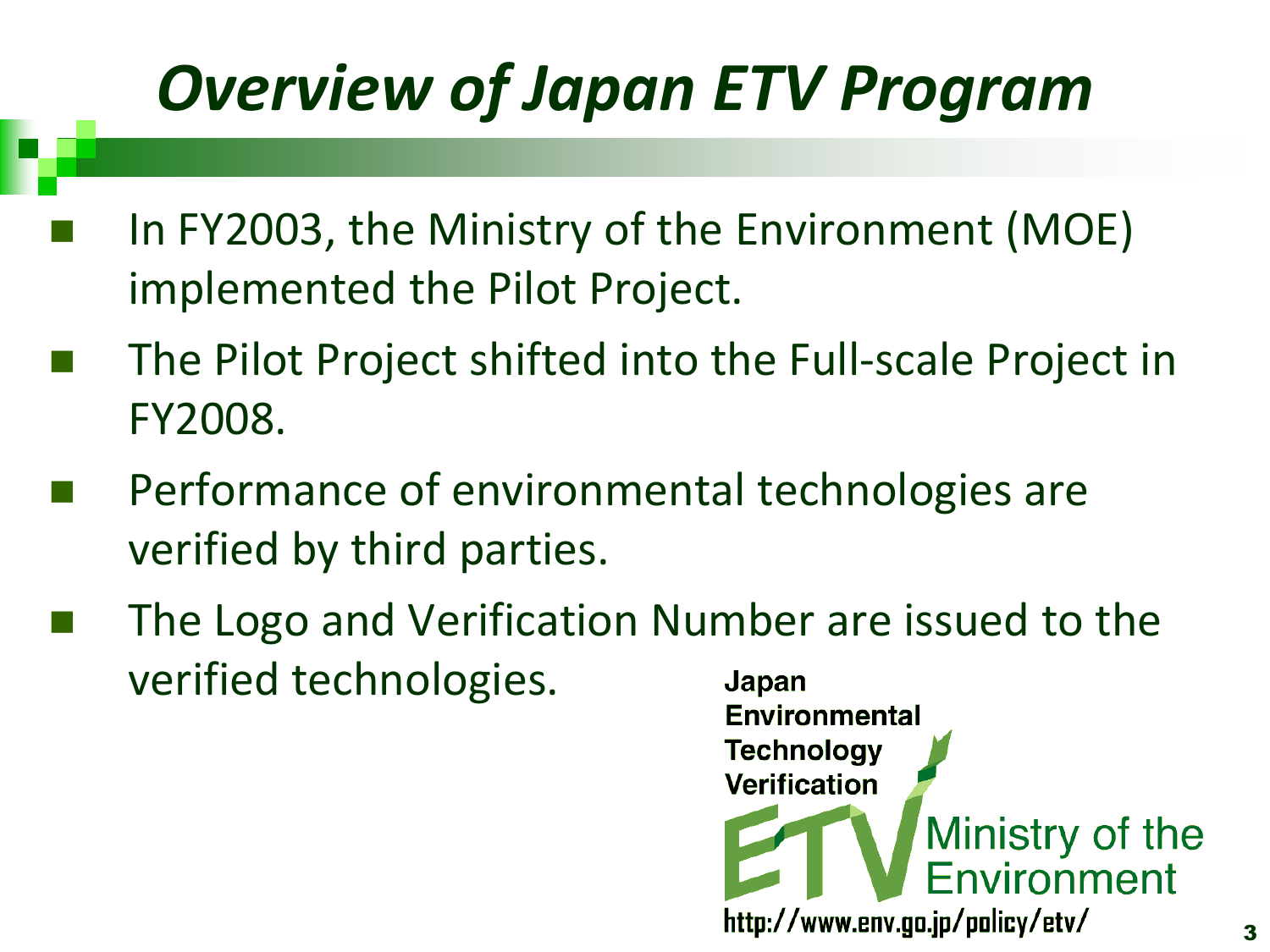# *Report of Program in FY2010 and FY2011*

- By FY2011, about 443 technologies had been verified.
- In FY2010, 49 technologies were verified at 8 verification testing organizations.
- The budget for FY2012 is 108 million yen.
- In FY2012, 8 technological fields are carried out as shown below:

```
 "Fee-based system" - 7 fields
```
"Government-sponsored system" - 1 field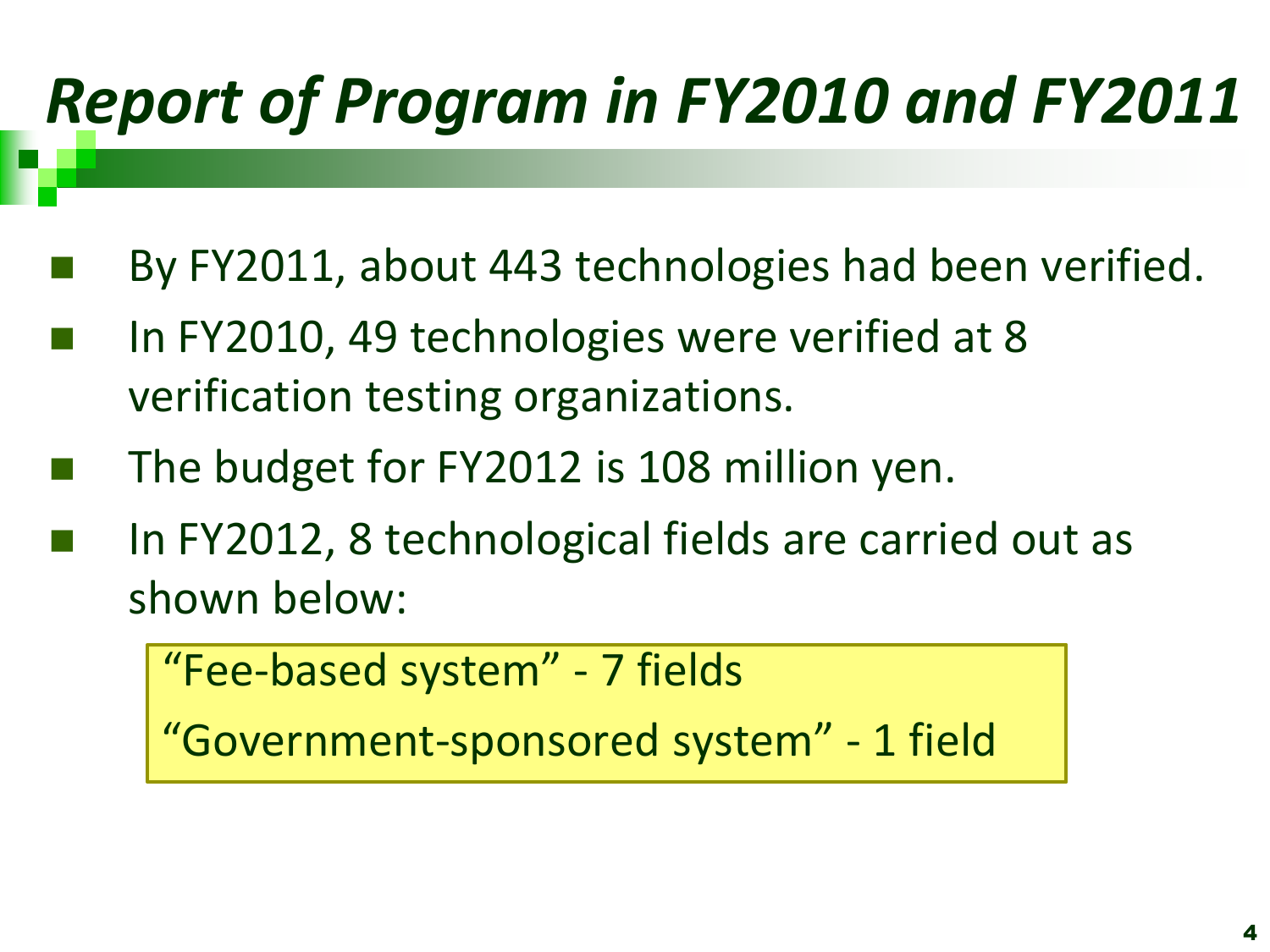# *7 Cases under fee charging system*

| <b>Technology field</b>                                                                    |  | <b>Description</b>                                                                                                                                                                                 | <b>Verified</b> | verifying |
|--------------------------------------------------------------------------------------------|--|----------------------------------------------------------------------------------------------------------------------------------------------------------------------------------------------------|-----------------|-----------|
| Organic waste water<br>treatment for small scale<br>generators                             |  | Technologies for the<br>treatment of organic<br>wastewater.                                                                                                                                        | $\overline{2}$  | 3         |
| Treatment technologies<br>for night soil generated in<br>nature area                       |  | Technologies for human<br>night soil in the areas with<br>no sewage, drainage, or<br>electricity supply.                                                                                           | $\overline{2}$  |           |
| Water quality improving<br>technology for lakes and<br>reservoirs                          |  | Technologies for directly<br>removing accumulated<br>pollutants in water, benthic<br>mud, etc., or for preventing<br>internal production of<br>pollutants within enclosed<br>lakes and reservoirs. |                 | 1         |
| <b>Water Environment</b><br>Improvement<br>Technologies in<br><b>Enclosed Coastal Seas</b> |  | Technologies contributing<br>directly to improve water<br>quality and benthic<br>condition or environmental<br>conditions for marine life in<br>enclosed coastal seas.                             |                 | $\Omega$  |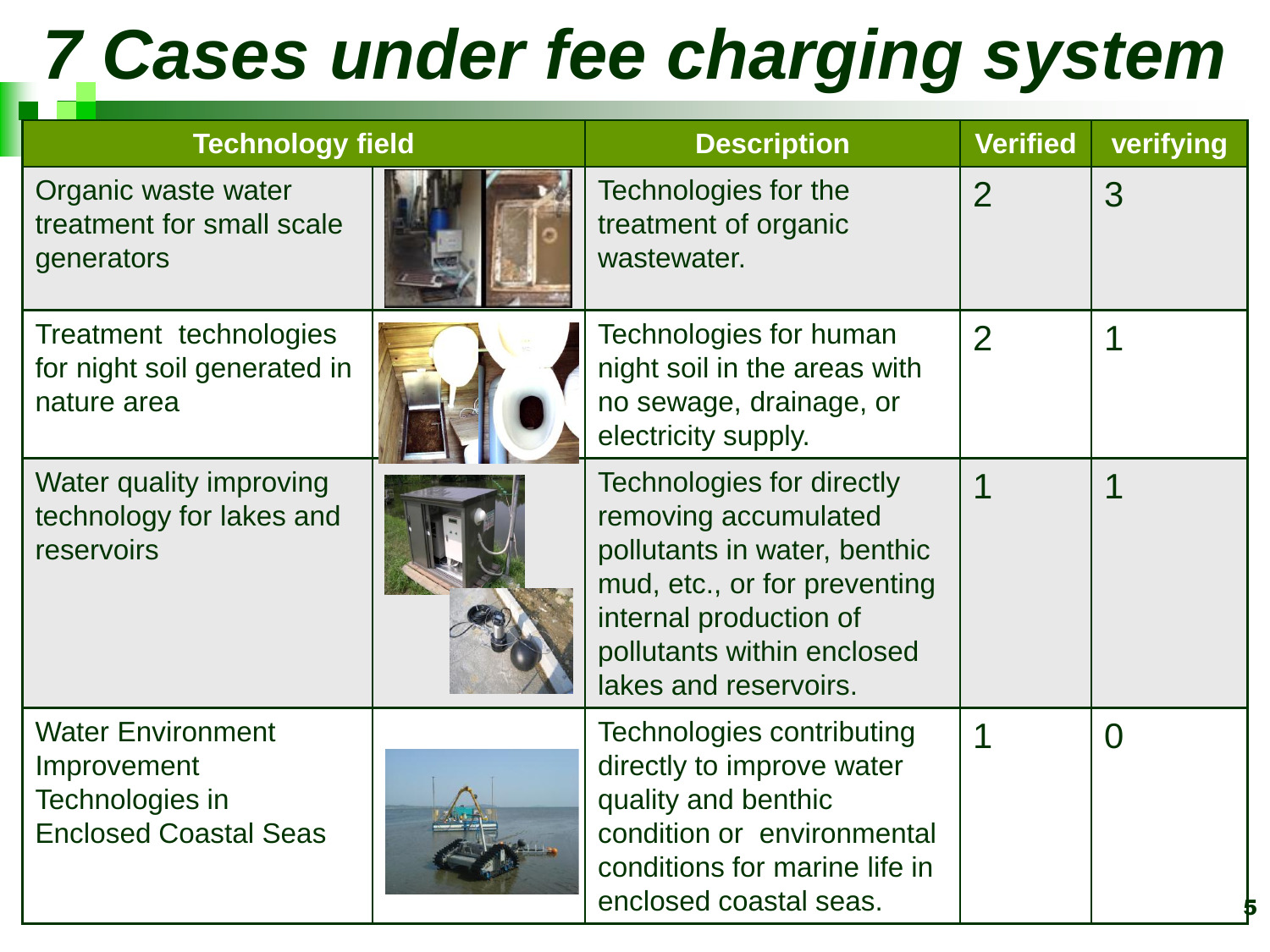# *7 Cases under fee charging system*

| <b>Technology field</b>                                                                                                                                         |  | <b>Description</b>                                                                                                                                                                                                               | <b>Verified</b> | verifying |
|-----------------------------------------------------------------------------------------------------------------------------------------------------------------|--|----------------------------------------------------------------------------------------------------------------------------------------------------------------------------------------------------------------------------------|-----------------|-----------|
| <b>Heat-Island Mitigation</b><br>Technologies to<br><b>Reduce Air</b><br>Conditioning and<br>Other Loads by using<br><b>Building Envelope</b><br><b>Systems</b> |  | Technologies of enveloping<br>buildings with films, etc.<br>after construction for heat<br>island effect mitigation by<br>reducing indoor heating and<br>cooling loads and<br>suppressing anthropogenic<br>heat radiation.       | 58              | 36        |
| <b>Simplified VOC</b><br>measuring technology                                                                                                                   |  | Featured with simple<br>operation & management<br>and fast quantification, the<br>technology is useful for<br>voluntary VOC emission<br>reduction in plants using<br>VOCs such as process<br>management or device<br>management. |                 | $\Omega$  |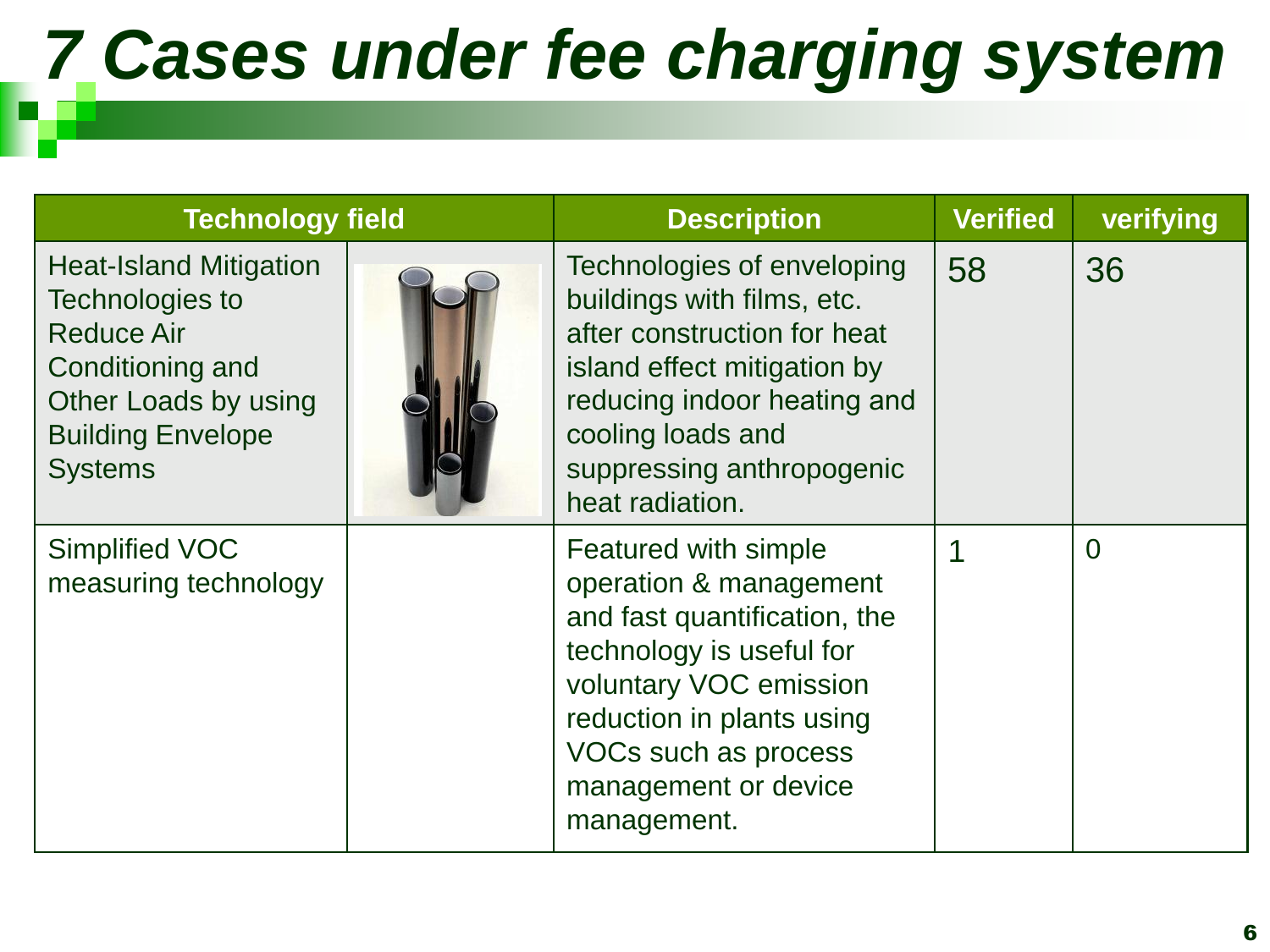# *7 Cases under fee charging system*

| <b>Technology field</b>                                                                                    | <b>Description</b>                                                                                                                                                                                                                                                                                                                                                                                                                                                                         | <b>Verified</b> | verifying |
|------------------------------------------------------------------------------------------------------------|--------------------------------------------------------------------------------------------------------------------------------------------------------------------------------------------------------------------------------------------------------------------------------------------------------------------------------------------------------------------------------------------------------------------------------------------------------------------------------------------|-----------------|-----------|
| Heat-Island<br>mitigation<br>technologies for<br>through Building<br><b>Envelope Systems</b><br>buildings. | A heat-pump air-conditioning system using<br>ground source, groundwater or sewage is<br>intended to provide efficient heating and cooling<br>performance compared with a system based on<br>air heat. By making the most of the properties<br>of groundwater, it can thereby contribute to<br>reductions in artificial exhaust heat from<br>$\overline{(A)}$ Whole System<br>(B) Heat Pump<br><b>Building</b><br>Compressor<br>KI.<br>Air-<br>Conditione<br>Evaporato<br>Expansion<br>alve | 7               | 3         |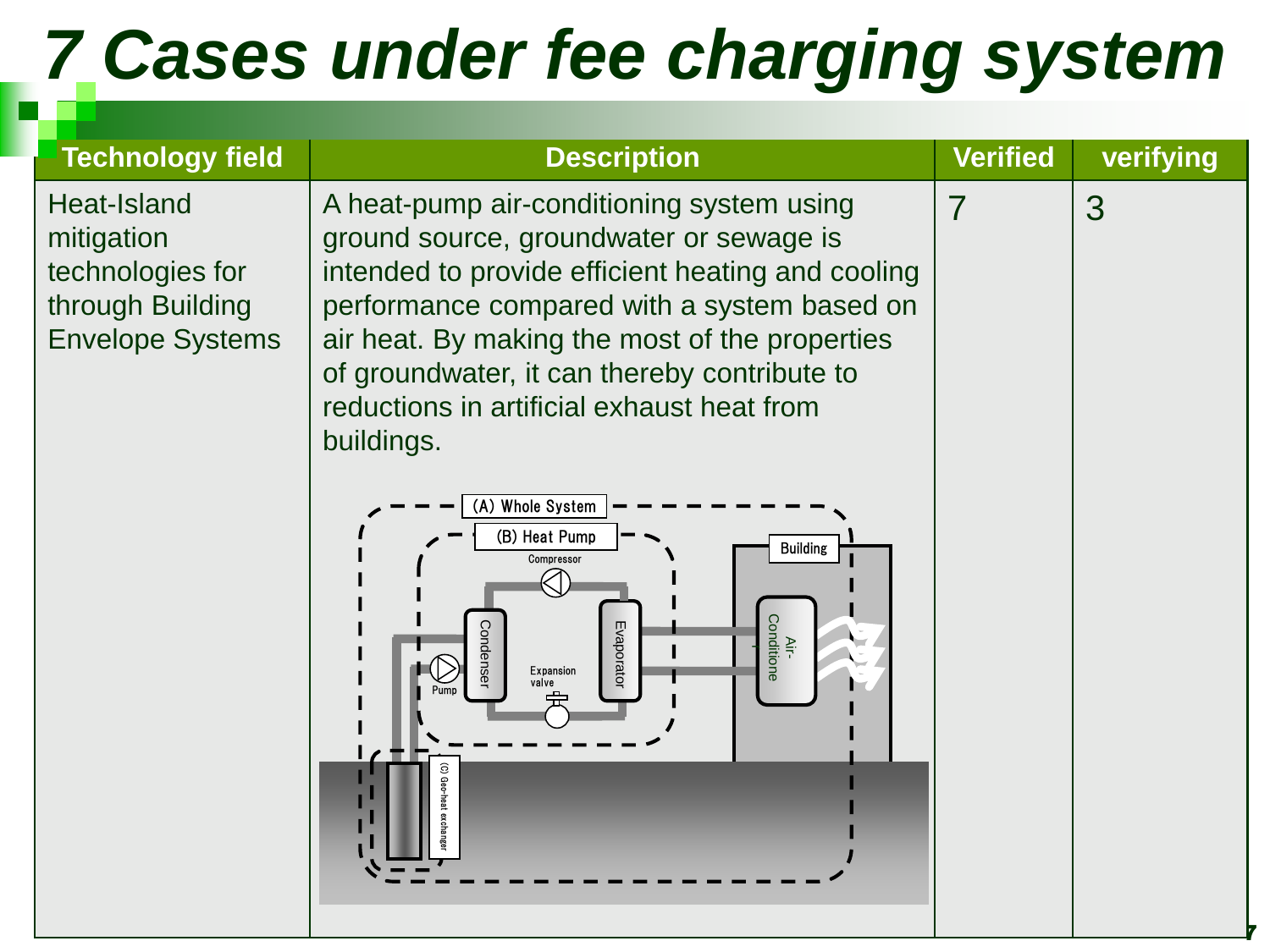# *Case under Government-sponsored system*

| <b>Technology field</b>                                                                                                              | <b>Description</b>                                                                                                                                                                                                                                                                                                                                       | <b>Verified</b> | verifying |
|--------------------------------------------------------------------------------------------------------------------------------------|----------------------------------------------------------------------------------------------------------------------------------------------------------------------------------------------------------------------------------------------------------------------------------------------------------------------------------------------------------|-----------------|-----------|
| Global warming<br>mitigation<br>technologies<br>(energy)<br>reduction for<br>lighting (reflector<br>panel, diffuser<br>panel, etc.)) | Usage of reflector and diffuser panels in<br>lighting fixtures can reduce energy<br>consumption and greenhouse gases<br>1 Reflector panel (Fluorescent light)<br>Reflector panel<br>No reflector<br>Reflector panel<br>panel<br>Maintains constant<br>illumination<br>2 Diffuser panel (LED)<br>Diffuser panel<br>No diffuser<br>Diffuser panel<br>panel |                 | 5         |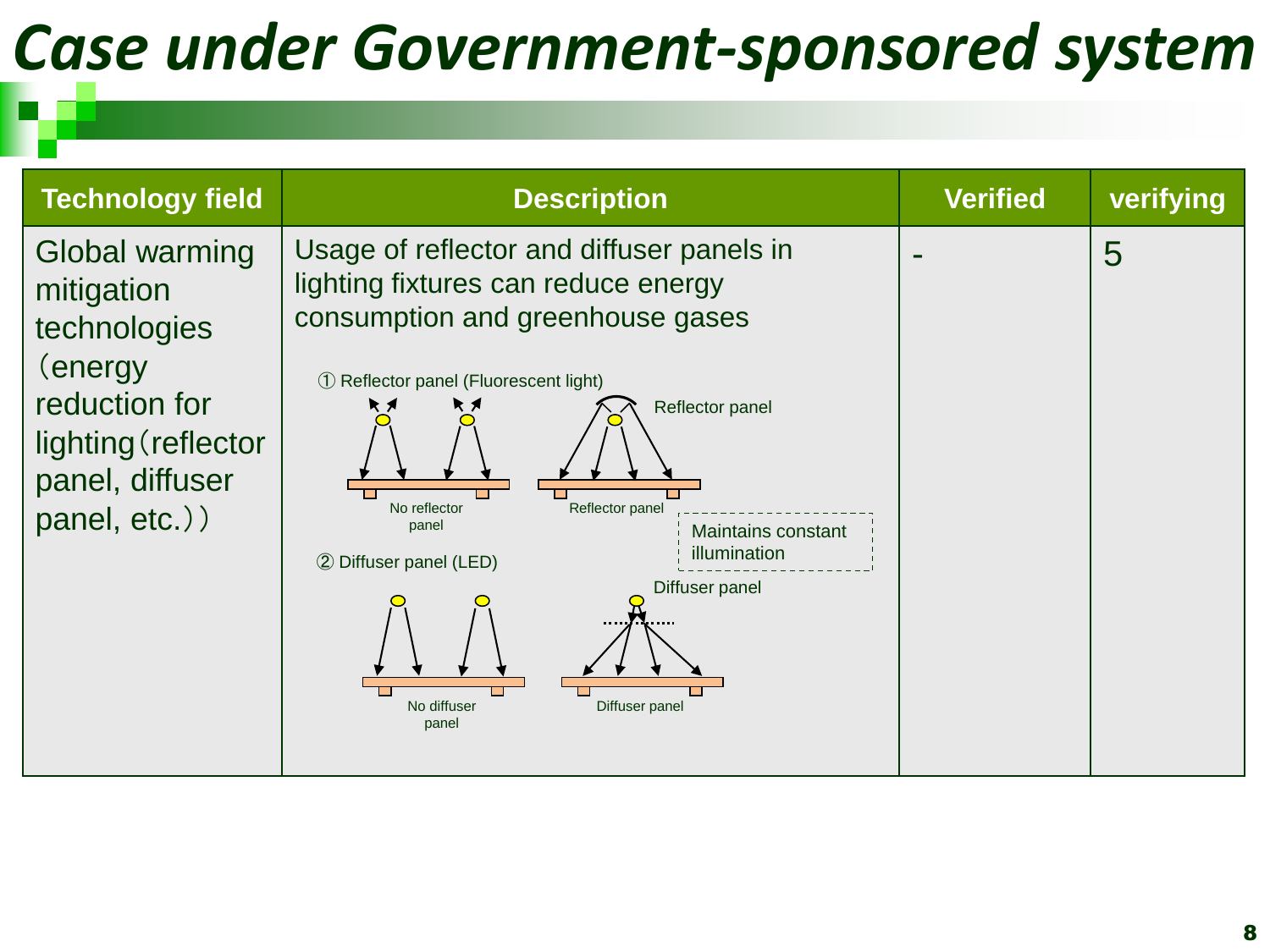## *Current Issues Japan ETV faces*

**Due to the current economic downturn, the Japan ETV program faces the challenges below:**

・**Verification cases remain at the same level and even decreases**

・**Difficulty in securing sufficient budget** 



・**Urgent tasks are to revitalize and to review the framework**

・**Based on the above mentioned points, collaborating with foreign partners are under consideration (Joint and co-verification, etc.)**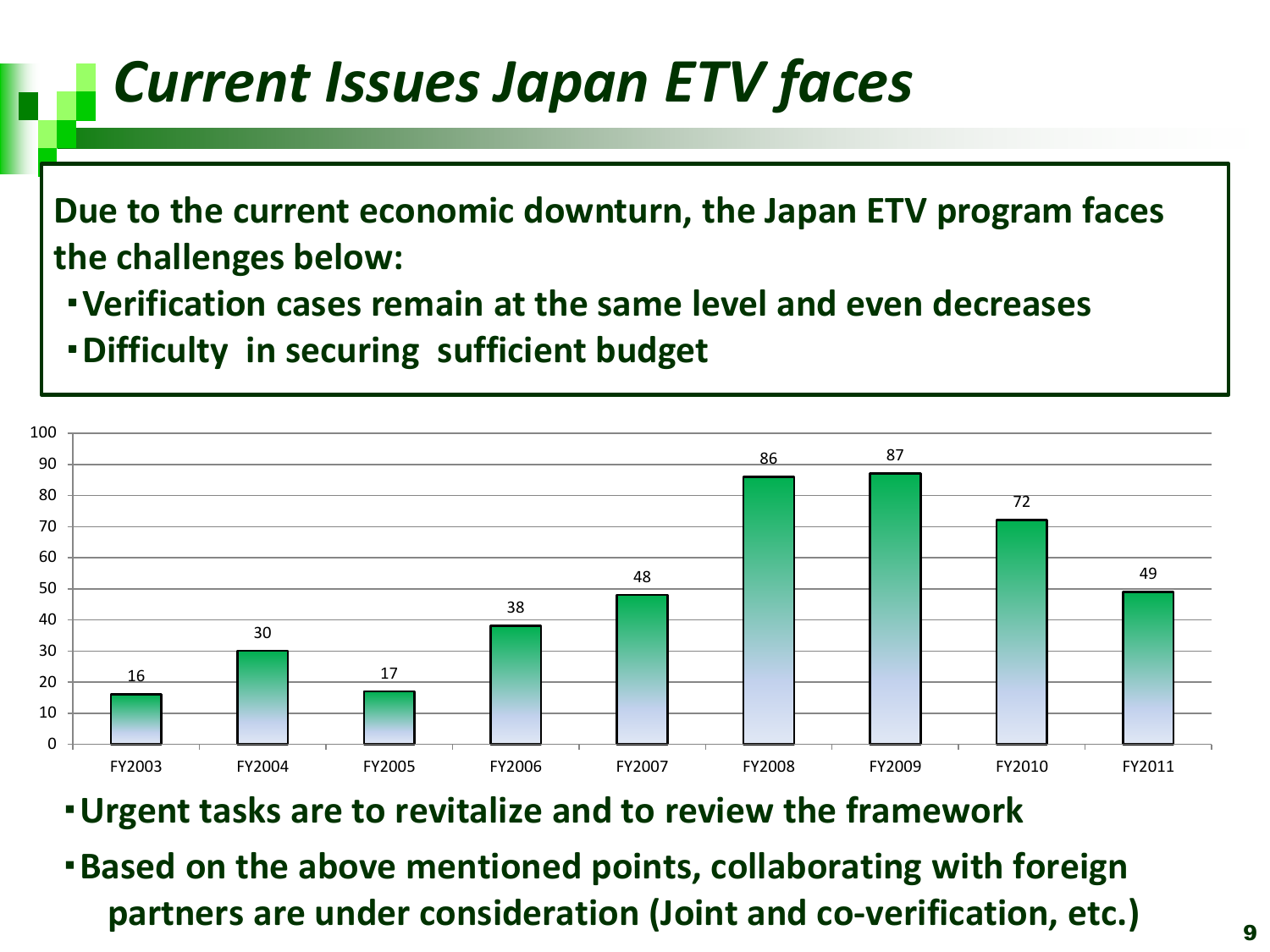## *Measures for tackling current issues*

### Projects revitalizations

### Upgrade verification advantages -Increase publicity (Using logo, etc.) -Add more value to verifications results for applicants.

## Review the framework

Simple and efficient application processes are consideration and active collaboration with private sector

### Point at Issue

 -How to ensure the quality of verification testing procedures and results, or to manage projects continuity, etc.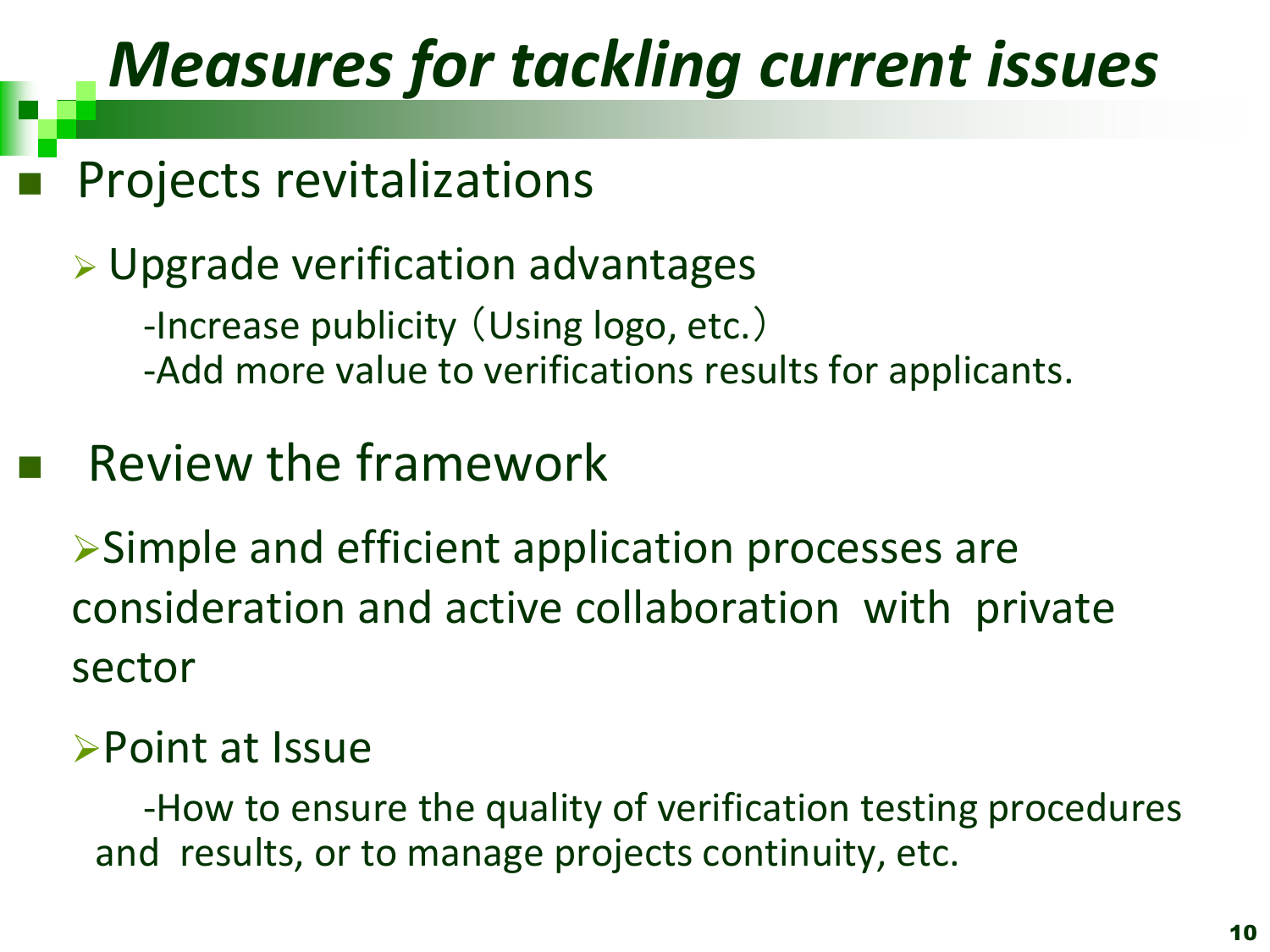# *Issues related implementing scheme*

- Verification Management Organization and Verification Organization were operated in each technology field, cooperation among each field was NOT sufficient.
- Role of Working Group and Technology Panels were overlapping, which caused high program operating cost and delayed decision making for effective program management.
- Modification was needed for overcoming the issues and foreseeing possible future international harmonized ETV program.

### **Thus improved scheme is necessary**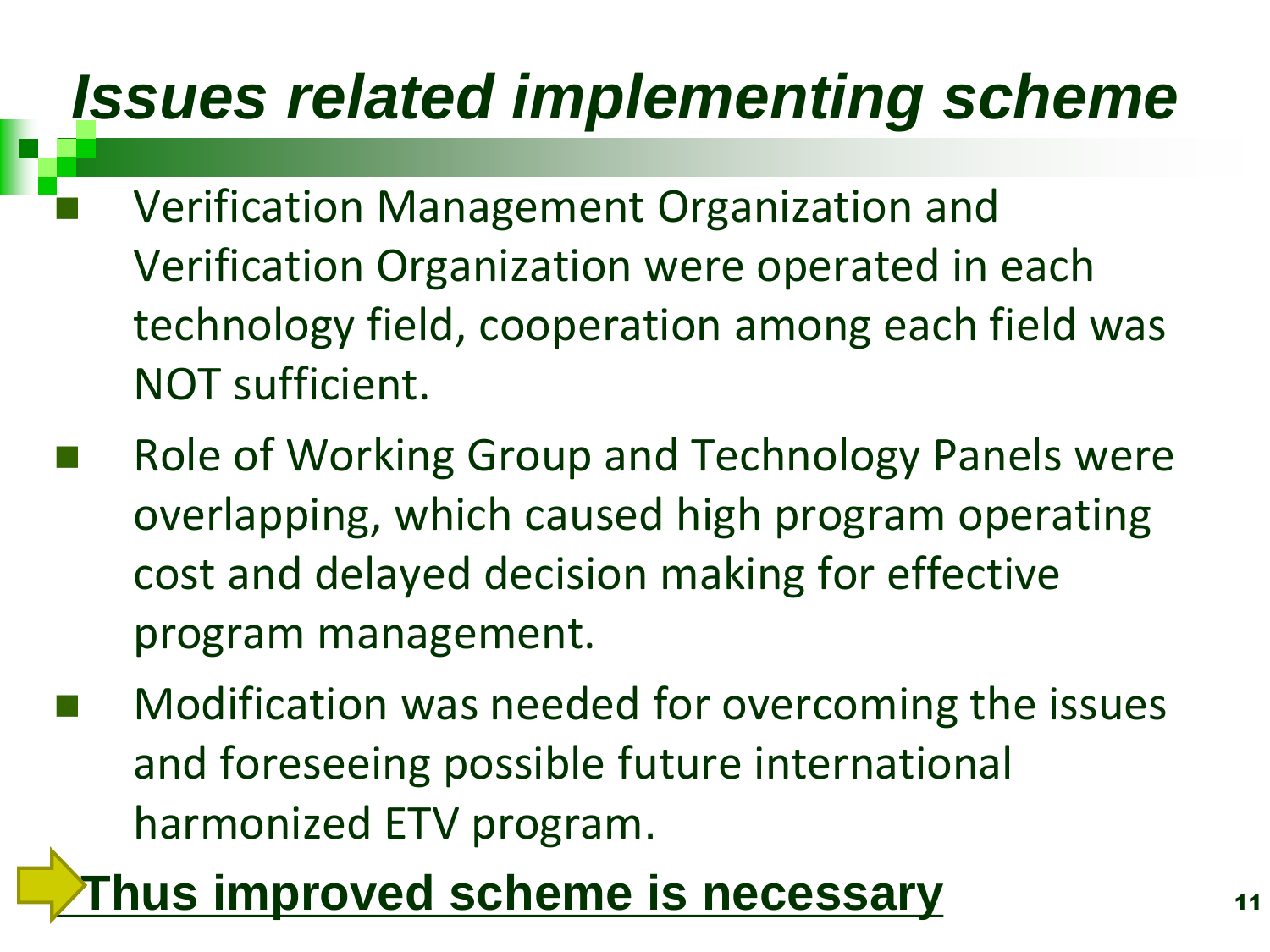## *Newly modified implementing scheme*



**Verification Management Organization, operation hub for ETV program(planning and public activities, etc. )** 

#### **Verification Organization are established in respective technology field**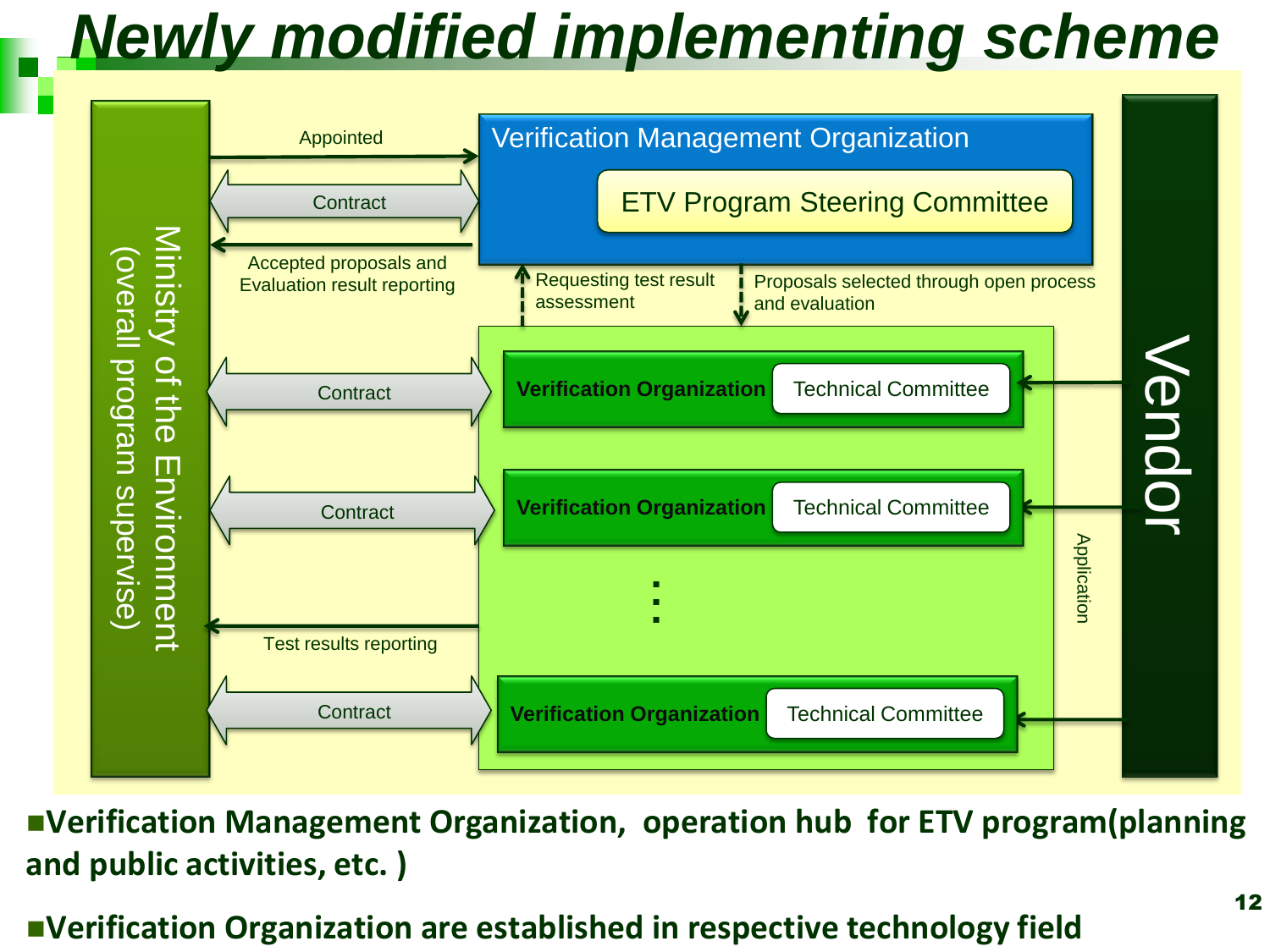# *Role of respective entities*

#### **Ministry of the Environment** 【**Management function**】

- ・Operate and supervise the overall project,
- ・Select target verification technology fields
- ・Select Verification management organization
- ・Conduct technical development of the test methodologies
- ・Prepare Protocols(verification test guidelines)
- ・Approve selected verification organizations
- ・Approve test results
- ・Publish verification test results and related information on the website
- ・Issue a Logo and a verification number



#### **Verification Management Organization** 【**Operating function**】 **Steering Group on ETV program**

- ・Planning and public activities to spread ETV
- ・Assess the activities of verification organizations
- ・Investigate and consider to set the technology field
- ・Prepare the revised Protocol
- ・Select Verification Organizations
- ・Create contents on ETV website

#### **Select**

#### **Verification Organization** 【**Technical function**】

- ・Prepare the Protocols
- ・Establish categories for fees associated with verification tests
- ・Issue open invitations for target verification technologies to corporations with other entities
- ・Select technologies to be targeted for verification
- ・Prepare Verification Test Plans
- ・Verify technologies(implement verification tests)
- ・Prepare verification test result reports

Established by the verification management organization to discuss and provide technical expertise relating with implementing tasks the verification management organization has

#### **Technical Committee**

Established by the verification organization to provide technical expertise relating with implementing tasks the verification organization has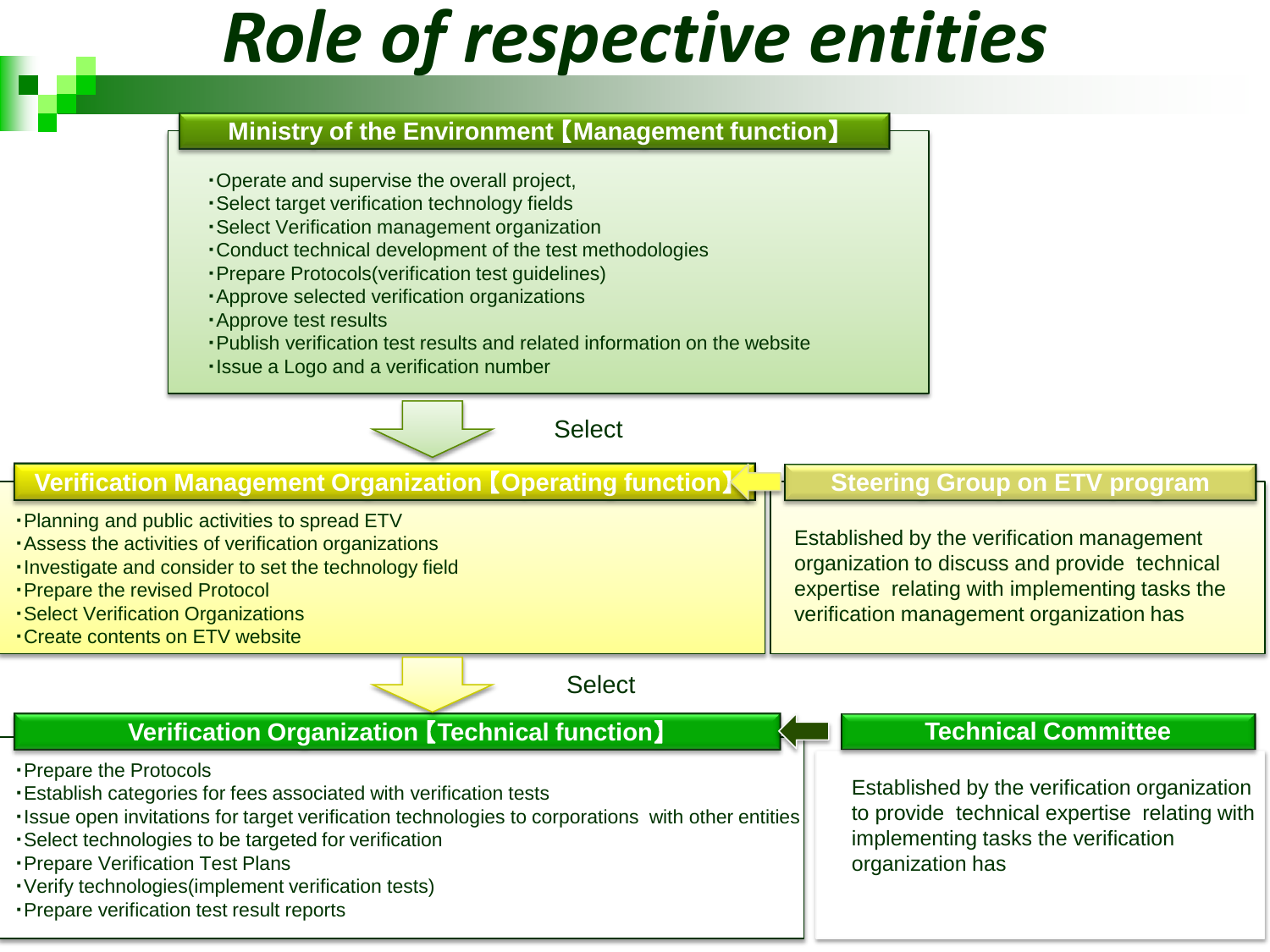## *Recent activity for overcoming difficulties*

#### 【**Status of the activities for overcoming the recent difficulties**】

-Efforts for creating specific outcome through verification Verification test result report summary is made to promote the report to be utilized for the subsided project by local government level and to expect the vendor can use the promotional activity

-Needs oriented projects operation reflecting the needs of vendors applying for verification and prospective users

-Understanding pros and cons of ETV's international collaboration

#### **Steering Group on ETV program**

Established by the verification management organization to discuss and provide technical expertise relating with implementing tasks the verification management organization has

#### **International Sub Committee**

Discussing possible measures for ETV/ISO and other international collaborations

#### **Technology field revising Sub Committee**

- -Identifying the focused technology field -Classifying the individual technology sub field
- -Identifying and studying possible promising technology field

#### **Verification test report utilizing Sub Committee**

Discussing the measures for creating objective user friendly verification test report which venders can use for the promotional activity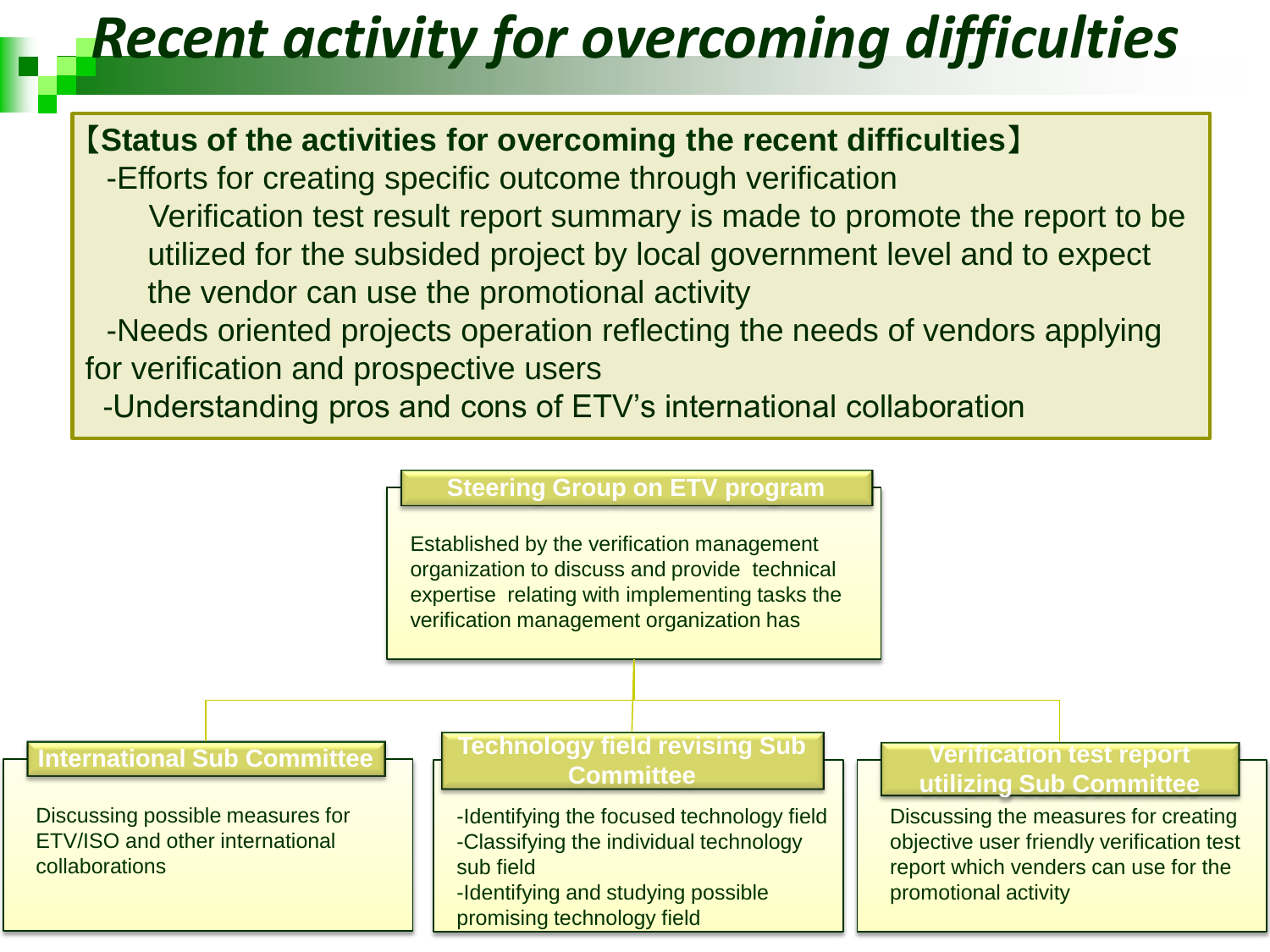**Effective operating ETV program through** streamlining administrative tasks

■By avoiding roles overlapped among involving entities, promote the speedy decision making and save the management cost

■By clearly defining role of each entities, facilitate the readiness for possible internationally harmonized ETV program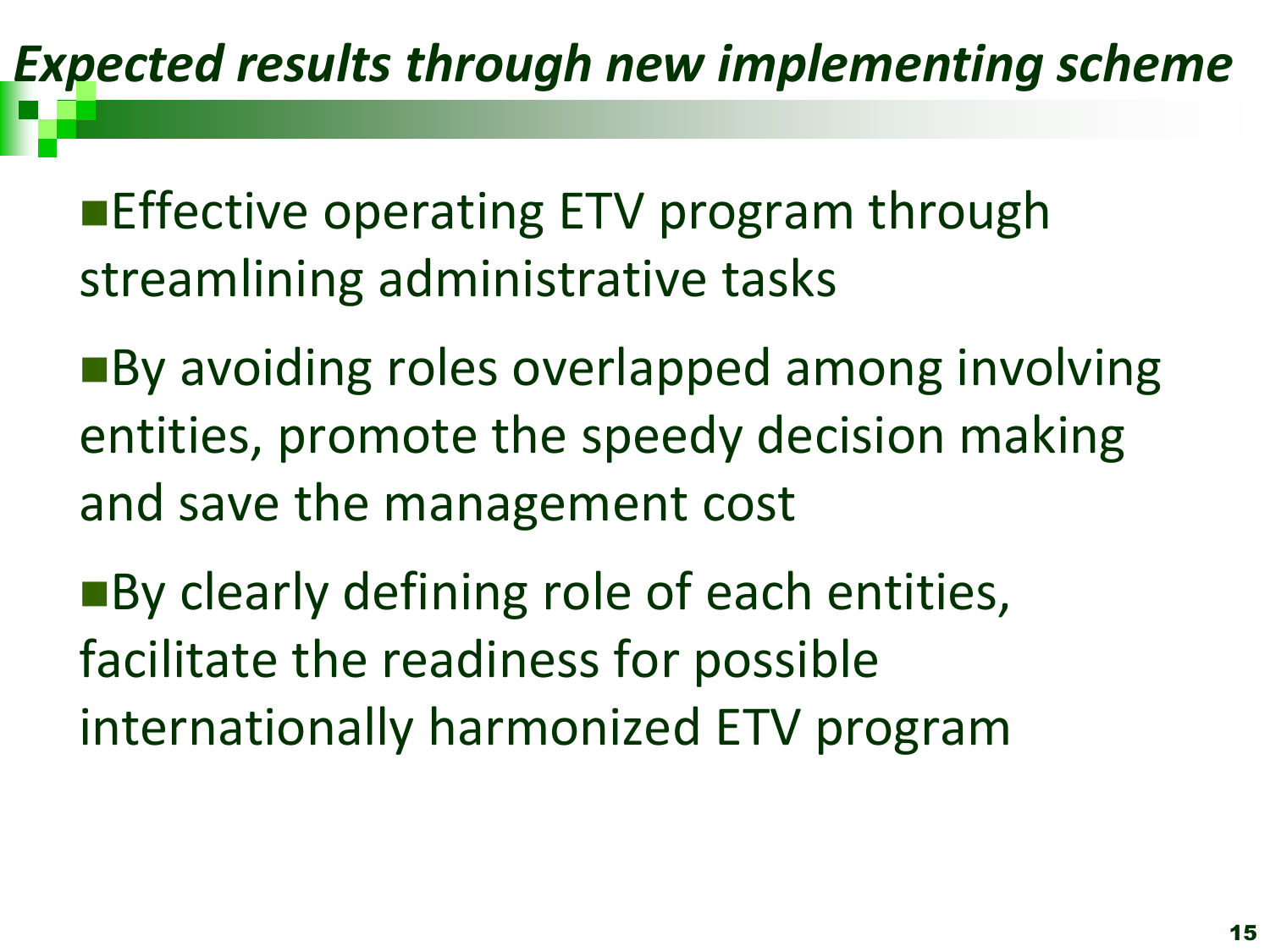## *New Target Technologies field and way forward*

### **Planned new global warming mitigation technologies**

#### **"Natural lighting" technologies**

 - Window fixtures and skylights allow sunlight to enter for reducing energy consumption of lighting

#### **Automatic Light Dimming Technologies**

 - With automatically adjusting light level by sensing daylight volume and human activities, energy consumption of lighting can be efficiently reduced

■Combining different key technologies for energy saving and/or

low-carbon emission technologies

**Pollution control technologies and co-benefits technologies which** allowing global heating mitigation and pollution abatement for overseas developing countries